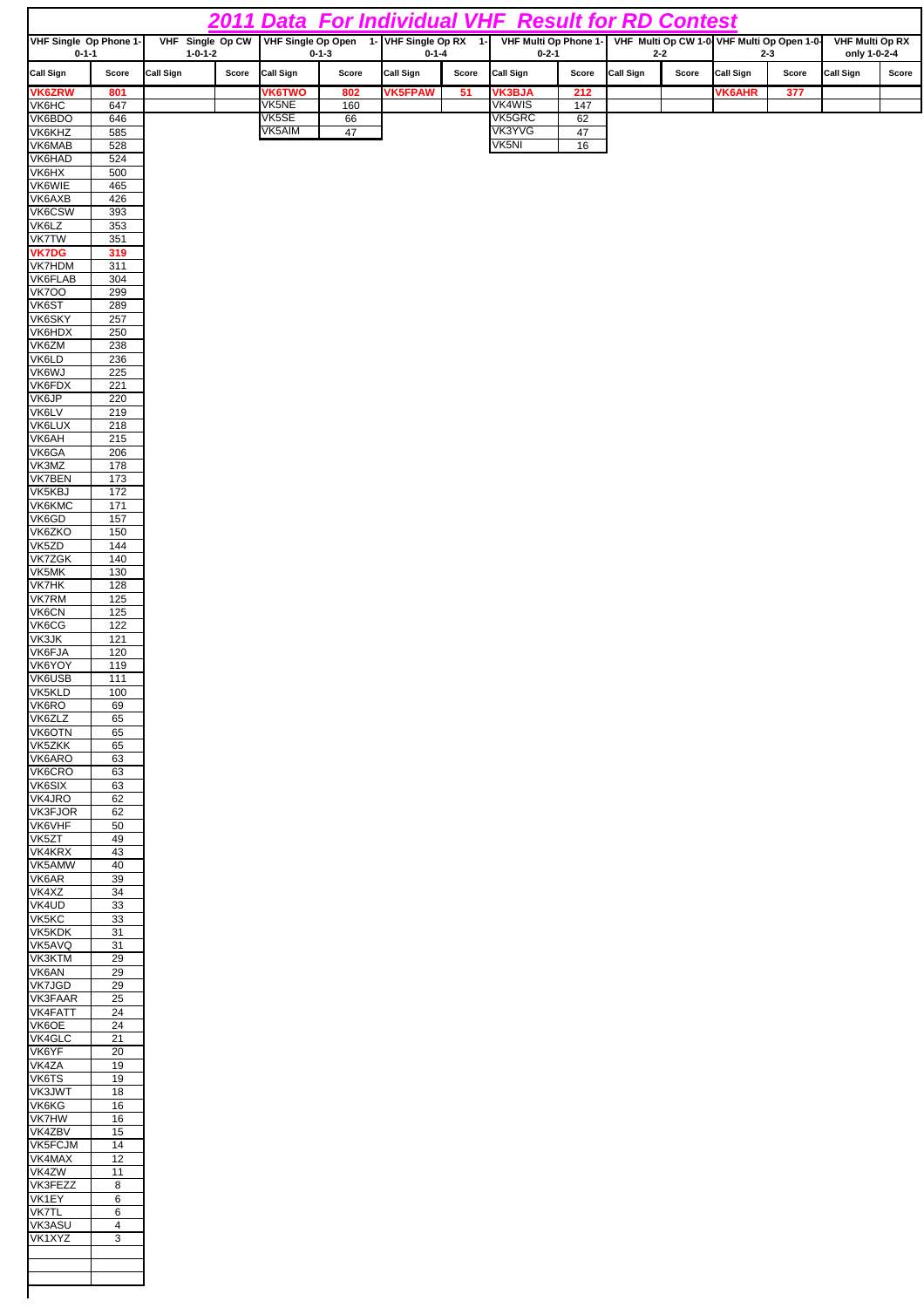| <b>2011 Data For Individual HF Result for RD Contest</b> |              |                                   |                                |                     |                                                                         |                 |                                                                        |                           |  |  |  |  |
|----------------------------------------------------------|--------------|-----------------------------------|--------------------------------|---------------------|-------------------------------------------------------------------------|-----------------|------------------------------------------------------------------------|---------------------------|--|--|--|--|
| HF Single Op Phone 2-<br>$0 - 1 - 1$                     |              | HF Single Op CW 2-<br>$0 - 1 - 2$ | $2 - 0 - 1 - 3$                | $0 - 1 - 4$         | HF Single Op Open HF Single Op RX 2-HF Multi Op Phone 2-<br>$0 - 2 - 1$ | $0 - 2 - 2$     | HF Multi Op CW 2- HF Multi Op Open 2- HF Multi Op RX 2-<br>$0 - 2 - 3$ | $0 - 2 - 4$               |  |  |  |  |
|                                                          | <b>Score</b> | <b>Call Sign</b><br><b>Score</b>  | Score<br><b>Call Sign</b>      | Call Sign<br>Score  | <b>Call Sign</b><br><b>Score</b>                                        | Call Sign Score | Call Sign Score                                                        | <b>Call Sign</b><br>Score |  |  |  |  |
| Call Sign<br>VK6IR<br>VK4QH                              | 1098         | <b>VK3QB</b><br>208               | <b>VK4SN</b><br>562            | <b>VK6ABM</b><br>57 | <b>VK7ZE</b><br>1284                                                    |                 | <b>VK2AWA</b><br>752                                                   |                           |  |  |  |  |
|                                                          | 657          | VK4WM<br>160                      | VK5ATU<br>382                  |                     | 821<br>VK2AWX/P                                                         |                 | <b>VK4WIS</b><br>458                                                   |                           |  |  |  |  |
| VK5PAS<br>ZL <sub>2U</sub>                               | 503<br>489   | <b>VK5MGY</b><br>152<br>142       | 369<br>VK3HJ                   |                     | <b>VK4HH</b><br>679<br>VK2TS                                            |                 | 161<br>VK3YVG                                                          |                           |  |  |  |  |
| <b>VK3LDR</b>                                            | 464          | <b>VK2BHO</b><br>VK5UM<br>102     | VK7GN/2<br>353<br>VK2UH<br>254 |                     | 321<br>VK3BJA<br>249                                                    |                 | P <sub>29</sub> CW<br>104                                              |                           |  |  |  |  |
| VK <sub>2KF</sub>                                        | 410          | VK2KJJ<br>80                      | VK3YE<br>122                   |                     | VK3WI<br>178                                                            |                 |                                                                        |                           |  |  |  |  |
| <b>VK6NS</b>                                             | 375          | VK2BJT<br>64                      | VK5NE<br>50                    |                     | VK5GRC<br>174                                                           |                 |                                                                        |                           |  |  |  |  |
| VKAGH/P<br>VKAGH/P<br>VK3AVV                             | 344          | VK <sub>5</sub> HO<br>60          | <b>VK6TWO</b><br>44            |                     | VK2AOJ<br>112                                                           |                 |                                                                        |                           |  |  |  |  |
|                                                          | 335          | VK3TX<br>58                       | VK2WL<br>18                    |                     | VK6SH<br>81                                                             |                 |                                                                        |                           |  |  |  |  |
|                                                          | 316          | VK4ZW<br>46                       |                                |                     | VK2AFY<br>76                                                            |                 |                                                                        |                           |  |  |  |  |
| <b>VK2NBR</b>                                            | 314          | <b>VK5FKAD</b><br>32              |                                |                     | VK8DA<br>37                                                             |                 |                                                                        |                           |  |  |  |  |
| VK2NRB                                                   | 314<br>312   | VK6AFW<br>28<br>VK2RJ<br>20       |                                |                     | VK5NI<br>26                                                             |                 |                                                                        |                           |  |  |  |  |
| VK5CB                                                    | 300          | VK2VFX/AOJ<br>16                  |                                |                     |                                                                         |                 |                                                                        |                           |  |  |  |  |
| VK4ATH<br>VK4KRX<br>VK4KRX<br>VK4ADC                     | 297          |                                   |                                |                     |                                                                         |                 |                                                                        |                           |  |  |  |  |
|                                                          | 286          |                                   |                                |                     |                                                                         |                 |                                                                        |                           |  |  |  |  |
|                                                          | 285          |                                   |                                |                     |                                                                         |                 |                                                                        |                           |  |  |  |  |
|                                                          | 257          |                                   |                                |                     |                                                                         |                 |                                                                        |                           |  |  |  |  |
| VK5KX<br>VK1LW                                           | 250<br>220   |                                   |                                |                     |                                                                         |                 |                                                                        |                           |  |  |  |  |
| <b>VK7HW</b>                                             | 214          |                                   |                                |                     |                                                                         |                 |                                                                        |                           |  |  |  |  |
|                                                          | 207          |                                   |                                |                     |                                                                         |                 |                                                                        |                           |  |  |  |  |
|                                                          | 196          |                                   |                                |                     |                                                                         |                 |                                                                        |                           |  |  |  |  |
| VK7HW<br>VK3WZ<br>VK2ACC<br>VK4MIT<br>VK6ADI             | 180          |                                   |                                |                     |                                                                         |                 |                                                                        |                           |  |  |  |  |
|                                                          | 176          |                                   |                                |                     |                                                                         |                 |                                                                        |                           |  |  |  |  |
| VK3VCL<br>VK3VCL                                         | 171<br>162   |                                   |                                |                     |                                                                         |                 |                                                                        |                           |  |  |  |  |
| VK4FATT                                                  | 161          |                                   |                                |                     |                                                                         |                 |                                                                        |                           |  |  |  |  |
|                                                          | 159          |                                   |                                |                     |                                                                         |                 |                                                                        |                           |  |  |  |  |
|                                                          | 156          |                                   |                                |                     |                                                                         |                 |                                                                        |                           |  |  |  |  |
| VKHAHA<br>VK3AHY<br>VK7VKT<br>VK4AMG                     | 151          |                                   |                                |                     |                                                                         |                 |                                                                        |                           |  |  |  |  |
|                                                          | 142          |                                   |                                |                     |                                                                         |                 |                                                                        |                           |  |  |  |  |
| VK2EJW<br>VK2EJW<br>VK3ASU<br>VK2YY                      | 140<br>140   |                                   |                                |                     |                                                                         |                 |                                                                        |                           |  |  |  |  |
|                                                          | 138          |                                   |                                |                     |                                                                         |                 |                                                                        |                           |  |  |  |  |
| VKSZQV<br>VKSZQV<br>VK4JRO<br>VKSZT<br>VK3TCX            | 136          |                                   |                                |                     |                                                                         |                 |                                                                        |                           |  |  |  |  |
|                                                          | 128          |                                   |                                |                     |                                                                         |                 |                                                                        |                           |  |  |  |  |
|                                                          | 128          |                                   |                                |                     |                                                                         |                 |                                                                        |                           |  |  |  |  |
|                                                          | 119          |                                   |                                |                     |                                                                         |                 |                                                                        |                           |  |  |  |  |
| VK7BEN<br>VK1MAT                                         | 118<br>117   |                                   |                                |                     |                                                                         |                 |                                                                        |                           |  |  |  |  |
|                                                          | 117          |                                   |                                |                     |                                                                         |                 |                                                                        |                           |  |  |  |  |
| VK3FT<br>VK3FT                                           | 116          |                                   |                                |                     |                                                                         |                 |                                                                        |                           |  |  |  |  |
| VKSMTM<br>VKSMTM<br>VK3AMW<br>VKSCSW<br>VKSZD            | 113          |                                   |                                |                     |                                                                         |                 |                                                                        |                           |  |  |  |  |
|                                                          | 113          |                                   |                                |                     |                                                                         |                 |                                                                        |                           |  |  |  |  |
|                                                          | 111          |                                   |                                |                     |                                                                         |                 |                                                                        |                           |  |  |  |  |
|                                                          | 110<br>107   |                                   |                                |                     |                                                                         |                 |                                                                        |                           |  |  |  |  |
| VK4GQ                                                    | 103          |                                   |                                |                     |                                                                         |                 |                                                                        |                           |  |  |  |  |
| <b>VK3MRG</b>                                            | 101          |                                   |                                |                     |                                                                         |                 |                                                                        |                           |  |  |  |  |
| VK6DT                                                    | 100          |                                   |                                |                     |                                                                         |                 |                                                                        |                           |  |  |  |  |
| VK5KBJ                                                   | 99           |                                   |                                |                     |                                                                         |                 |                                                                        |                           |  |  |  |  |
| ZL4HD<br><b>VK700</b>                                    | 94<br>89     |                                   |                                |                     |                                                                         |                 |                                                                        |                           |  |  |  |  |
| <b>VK7ZGK</b>                                            | 87           |                                   |                                |                     |                                                                         |                 |                                                                        |                           |  |  |  |  |
| VK4GLC                                                   | 86           |                                   |                                |                     |                                                                         |                 |                                                                        |                           |  |  |  |  |
| VK2XDL                                                   | 82           |                                   |                                |                     |                                                                         |                 |                                                                        |                           |  |  |  |  |
| VK3CO                                                    | 81           |                                   |                                |                     |                                                                         |                 |                                                                        |                           |  |  |  |  |
| ZL5GH                                                    | 80           |                                   |                                |                     |                                                                         |                 |                                                                        |                           |  |  |  |  |
| <b>VK7KPC</b><br>VK5UV                                   | 77<br>75     |                                   |                                |                     |                                                                         |                 |                                                                        |                           |  |  |  |  |
| <b>VK6LAW</b>                                            | 70           |                                   |                                |                     |                                                                         |                 |                                                                        |                           |  |  |  |  |
| VK3SIM                                                   | 69           |                                   |                                |                     |                                                                         |                 |                                                                        |                           |  |  |  |  |
| VK5TW                                                    | 67           |                                   |                                |                     |                                                                         |                 |                                                                        |                           |  |  |  |  |
| VK2LEE                                                   | 66           |                                   |                                |                     |                                                                         |                 |                                                                        |                           |  |  |  |  |
| VK1EY<br>VK <sub>5LJ</sub>                               | 65<br>64     |                                   |                                |                     |                                                                         |                 |                                                                        |                           |  |  |  |  |
| <b>VK4MON</b>                                            | 63           |                                   |                                |                     |                                                                         |                 |                                                                        |                           |  |  |  |  |
| VK5FCJM                                                  | 63           |                                   |                                |                     |                                                                         |                 |                                                                        |                           |  |  |  |  |
| VK2KZ                                                    | 63           |                                   |                                |                     |                                                                         |                 |                                                                        |                           |  |  |  |  |
| VK3VT                                                    | 62           |                                   |                                |                     |                                                                         |                 |                                                                        |                           |  |  |  |  |
| <b>VK4FHYH</b><br>VK3MZ                                  | 61<br>59     |                                   |                                |                     |                                                                         |                 |                                                                        |                           |  |  |  |  |
| <b>VK3FZRB</b>                                           | 58           |                                   |                                |                     |                                                                         |                 |                                                                        |                           |  |  |  |  |
| VK2FERM                                                  | 57           |                                   |                                |                     |                                                                         |                 |                                                                        |                           |  |  |  |  |
| VK1DW                                                    | 56           |                                   |                                |                     |                                                                         |                 |                                                                        |                           |  |  |  |  |
| <b>VK7KC</b>                                             | 53           |                                   |                                |                     |                                                                         |                 |                                                                        |                           |  |  |  |  |
| <b>VK4FLR</b>                                            | 50           |                                   |                                |                     |                                                                         |                 |                                                                        |                           |  |  |  |  |
| VK1XYZ<br><b>VK3FAAR</b>                                 | 50<br>50     |                                   |                                |                     |                                                                         |                 |                                                                        |                           |  |  |  |  |
| VK3CAY                                                   | 50           |                                   |                                |                     |                                                                         |                 |                                                                        |                           |  |  |  |  |
| VK3YX                                                    | 50           |                                   |                                |                     |                                                                         |                 |                                                                        |                           |  |  |  |  |
| VK5UE                                                    | 50           |                                   |                                |                     |                                                                         |                 |                                                                        |                           |  |  |  |  |
| VK6SO                                                    | 50           |                                   |                                |                     |                                                                         |                 |                                                                        |                           |  |  |  |  |
| VK6FDX                                                   | 47           |                                   |                                |                     |                                                                         |                 |                                                                        |                           |  |  |  |  |
| VK4BL                                                    | 46           |                                   |                                |                     |                                                                         |                 |                                                                        |                           |  |  |  |  |
| VK4MAX<br>VK6JP                                          | 46<br>45     |                                   |                                |                     |                                                                         |                 |                                                                        |                           |  |  |  |  |
| <b>VK3KTM</b>                                            | 42           |                                   |                                |                     |                                                                         |                 |                                                                        |                           |  |  |  |  |
| VK1FM                                                    | 41           |                                   |                                |                     |                                                                         |                 |                                                                        |                           |  |  |  |  |

VK7HK | 41

 $\mathbf \Gamma$